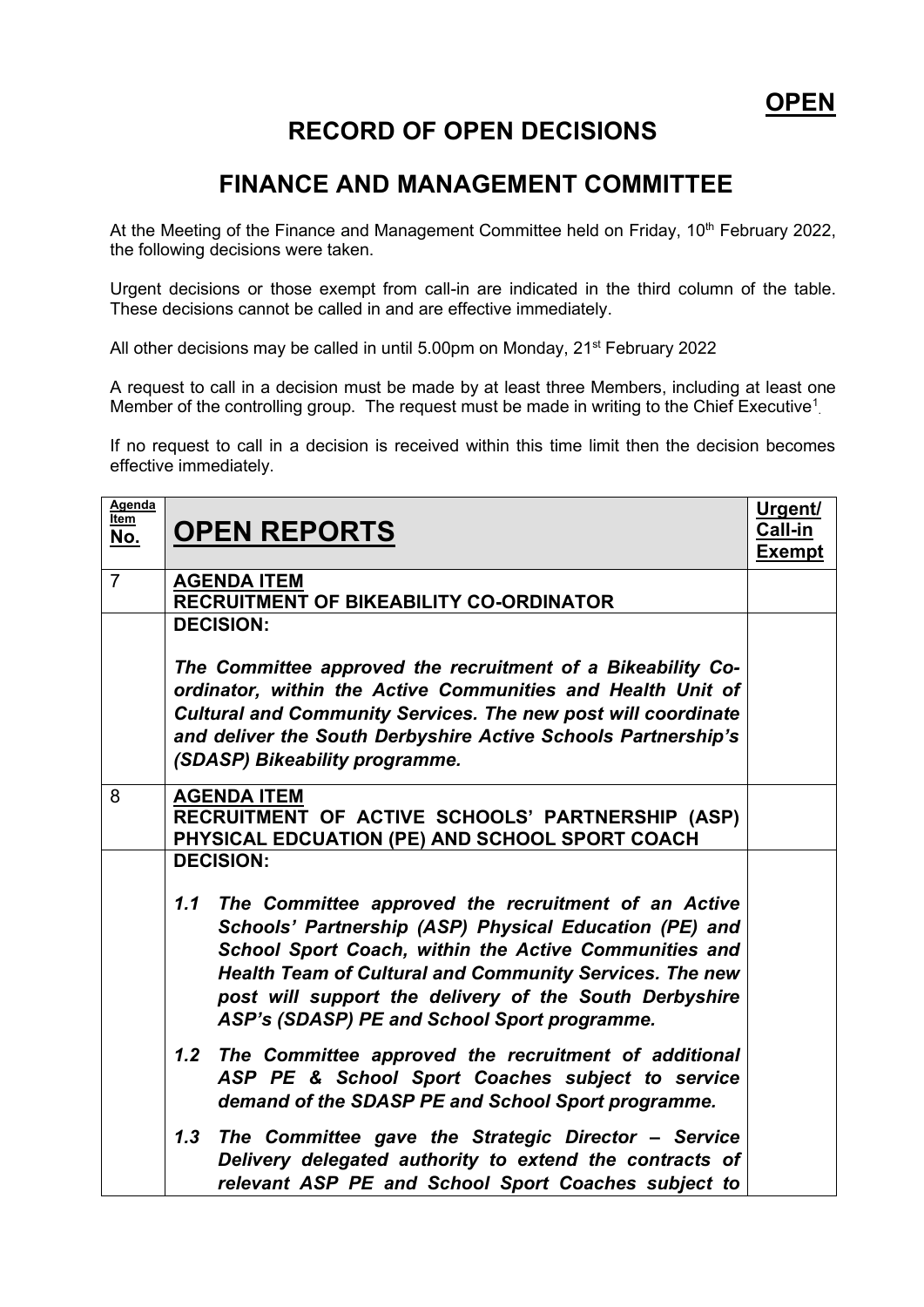## **OPEN**

|    | continued and/or growing service demand of the SDASP                                                                                                                                                                                                                                |  |
|----|-------------------------------------------------------------------------------------------------------------------------------------------------------------------------------------------------------------------------------------------------------------------------------------|--|
|    | PE and School Sport programme and funding being<br>secured.                                                                                                                                                                                                                         |  |
|    |                                                                                                                                                                                                                                                                                     |  |
| 9  | <b>AGENDA ITEM</b><br><b>GENERAL FUND CONSOLIDATED BUDGET REPORT 2022/23</b><br>AND MEDIUM-TERM FINANCIAL PLAN TO 2026/27                                                                                                                                                           |  |
|    | <b>DECISION:</b>                                                                                                                                                                                                                                                                    |  |
|    | The Committee considered and approved the estimates of<br>1.1<br>revenue income and expenditure on the General Fund for<br>2022/23.                                                                                                                                                 |  |
|    | 1.2<br>The Committee approved a 2% increase on grants to<br>voluntary bodies and Parish Councils for concurrent<br>functions.                                                                                                                                                       |  |
|    | 1,3<br>The Committee recommended to Full Council that the rate<br>of Council Tax for 2022/23 should be increased by £4.95.                                                                                                                                                          |  |
|    | 1.4<br>The Committee approved the updated five-year financial<br>projection for the General Fund to 2026/27 as detailed in<br>Appendix 2 of the report and all the associated<br>assumptions and risks as included in the report.                                                   |  |
|    | 1.5<br>The Committee noted the Council's National Non-<br>Domestic Rates return (NNDR1) for 2021/22 showing<br>retained business rates of £10,838,722 for 2022/23.                                                                                                                  |  |
| 10 | <b>AGENDA ITEM</b><br><b>CAPITAL BUDGET TO 2027</b>                                                                                                                                                                                                                                 |  |
|    | <b>DECISION:</b>                                                                                                                                                                                                                                                                    |  |
|    | The Committee considered and approved the capital<br>1.1<br>programme expenditure and funding to 2027.                                                                                                                                                                              |  |
|    | 1.2 <sub>2</sub><br>The Committee approved that the current Fleet<br><b>Management Strategy and Vehicle Replacement Plan be</b><br>reviewed in 2022/23 and be realigned to the level of<br>resources currently available and that the outcome be<br>reported back to the Committee. |  |
| 11 | <b>AGENDA ITEM</b><br>HOUSING REVENUE ACCOUNT BUDGET, FINANCIAL PLAN<br><b>AND PROPOSED RENT 2022-23</b>                                                                                                                                                                            |  |
|    | <b>DECISION:</b>                                                                                                                                                                                                                                                                    |  |
|    | The Committee approved the proposed revenue income<br>1.1<br>and expenditure for 2022/23, together with the 10-year<br><b>Financial Plan for the Housing Revenue Account (HRA) as</b>                                                                                               |  |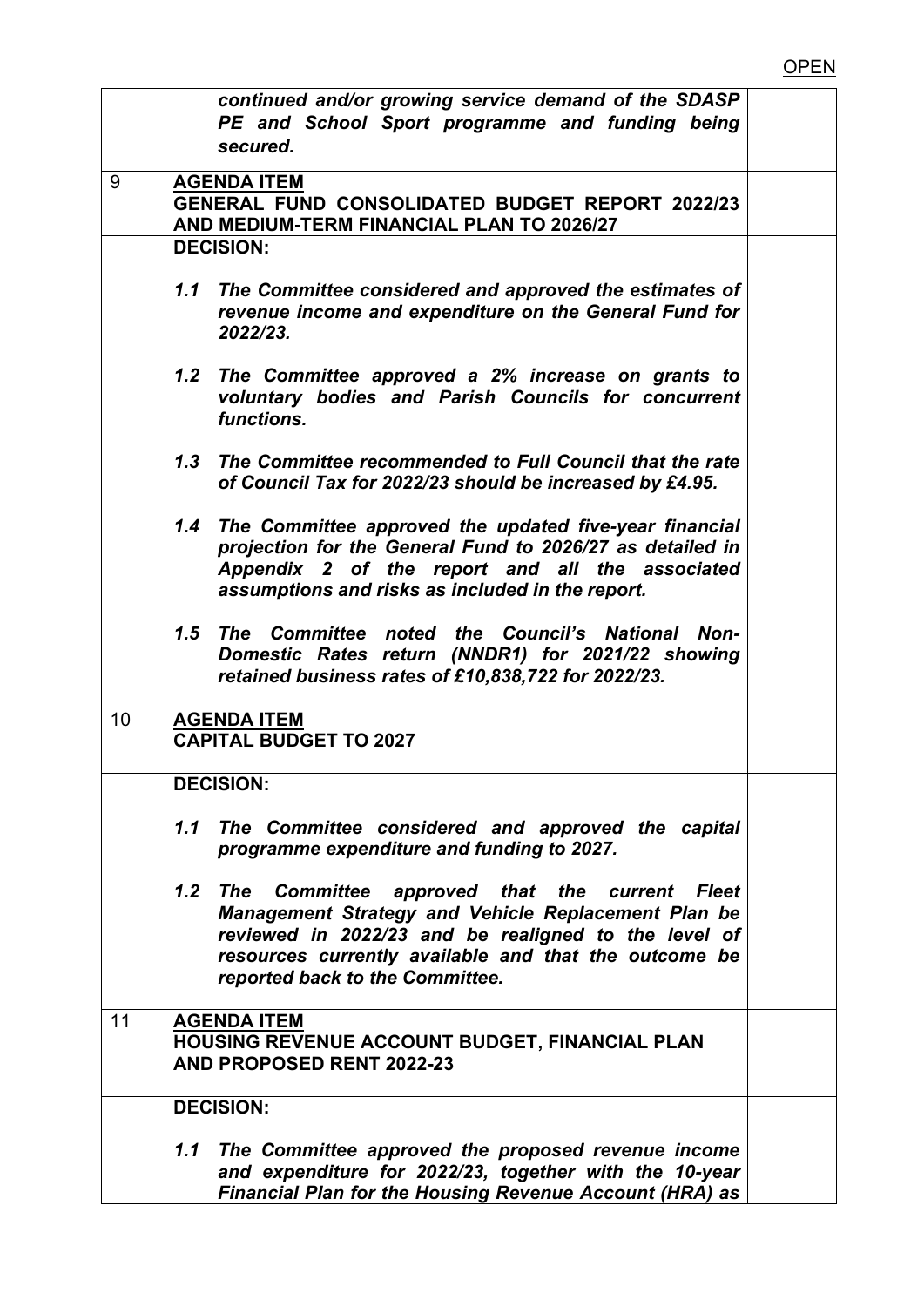|    | detailed in Appendix 1 of the report.                                                                                                                                                                                                                                                                                                                                                                                                                                                                                                                                                                                                                                                                                                                  |  |
|----|--------------------------------------------------------------------------------------------------------------------------------------------------------------------------------------------------------------------------------------------------------------------------------------------------------------------------------------------------------------------------------------------------------------------------------------------------------------------------------------------------------------------------------------------------------------------------------------------------------------------------------------------------------------------------------------------------------------------------------------------------------|--|
|    | The Committee approved that the HRA be kept under<br>1.2<br>review and measures identified to mitigate the financial<br>risks detailed in the report and to maintain a sustainable<br>financial position.                                                                                                                                                                                                                                                                                                                                                                                                                                                                                                                                              |  |
| 12 | <b>AGENDA ITEM</b><br>TREASURY MANGEMENT COUNTERPARTY LIMITS UPDATE                                                                                                                                                                                                                                                                                                                                                                                                                                                                                                                                                                                                                                                                                    |  |
|    | <b>DECISION:</b>                                                                                                                                                                                                                                                                                                                                                                                                                                                                                                                                                                                                                                                                                                                                       |  |
|    | The Committee approved the updated Counterparty List for<br>investments and bank deposits as detailed in Appendix 1 of the<br>report.                                                                                                                                                                                                                                                                                                                                                                                                                                                                                                                                                                                                                  |  |
| 13 | <b>AGENDA ITEM</b><br>PROPOSED REVISED COUNCIL TAX REDUCTION SCHEME<br>2022 - 2023 & CONSULTATON FEEDBACK                                                                                                                                                                                                                                                                                                                                                                                                                                                                                                                                                                                                                                              |  |
|    | <b>DECISION:</b><br>1.1 The Committee noted the consultation activity carried out<br>in relation to proposed changes to South Derbyshire's<br><b>Local Council Tax Reduction Scheme for working-age</b><br>residents.<br>1.2<br>The Committee supported the adoption of a banded<br>scheme, as well as all other changes proposed as part of<br>the consultation, including:<br>The introduction of a banded scheme.<br>The removal of the baseline, so those on the<br>lowest incomes would no longer need to pay 8.5%<br>or 10% towards their Council Tax.<br>The removal of second adult rebate.<br>The introduction of a standard £5 non-dependent<br>deduction.<br>The treating of Universal Credit claims as a claim<br>for council tax support. |  |
|    | The introduction of a minimum award.<br>Changes to bring the scheme into line with recent<br>changes to other welfare benefits.<br>1.3<br>The Committee recommended to Full Council on 23                                                                                                                                                                                                                                                                                                                                                                                                                                                                                                                                                              |  |
|    | February 2022 the adoption of a banded scheme and all<br>other changes as proposed in 1.2 of the report.                                                                                                                                                                                                                                                                                                                                                                                                                                                                                                                                                                                                                                               |  |
|    | The Committee recommended that £20,000 of the Welfare<br>1.4<br>Reform Fund be set aside for hardship cases that may<br>arise as a result of the implementation of the proposed<br>changes in 2022/2023.                                                                                                                                                                                                                                                                                                                                                                                                                                                                                                                                               |  |